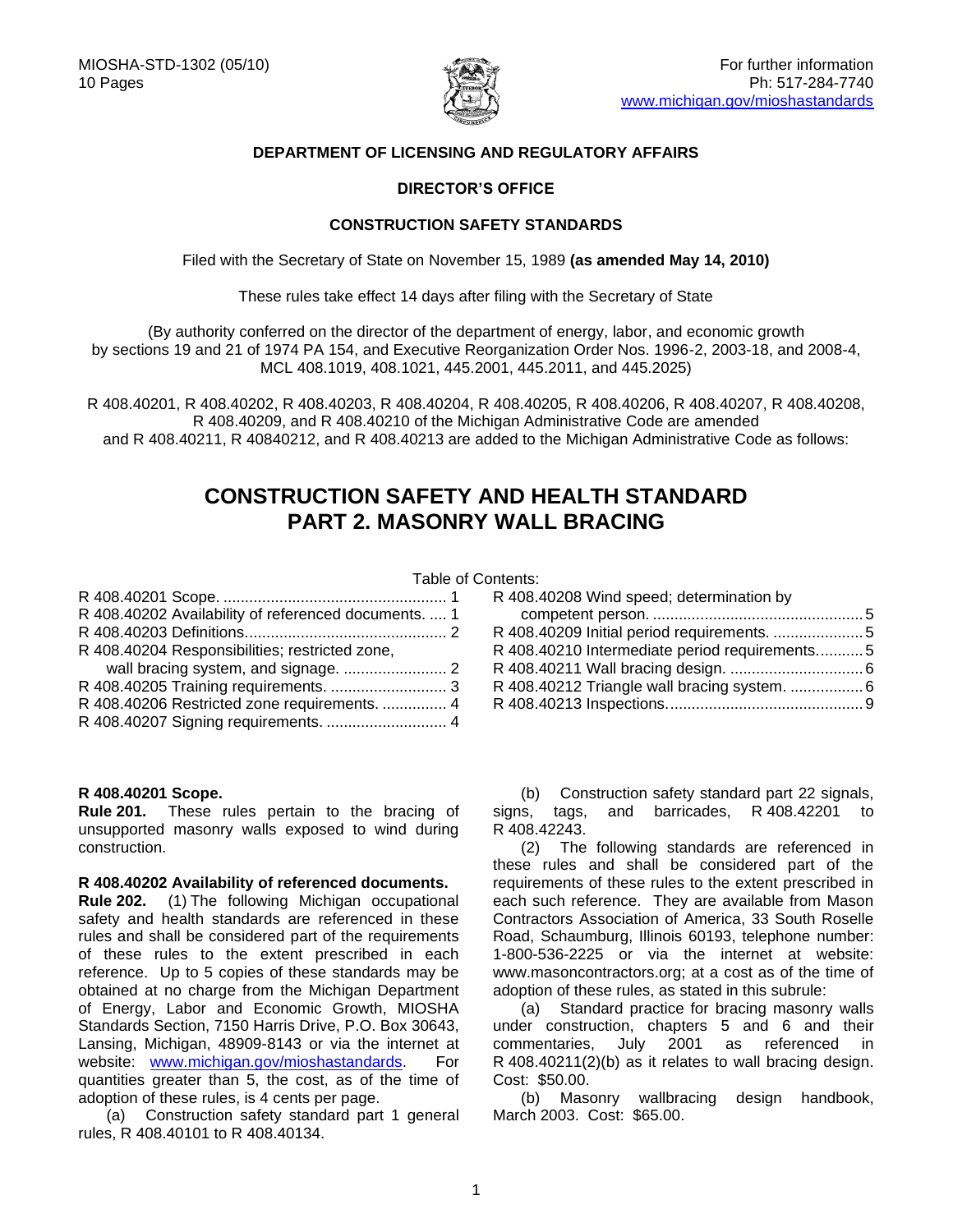(c) The standards referenced in subrule 2(a) and (b) of this rule are also available for inspection at the Department of Energy, Labor and Economic Growth, MIOSHA Standards Section, 7150 Harris Drive, P.O. Box 30643, Lansing, Michigan, 48909-8143.

(d) Copies of the standards referenced in subrule (2)(a) and (b) of this rule may be obtained from the publisher or may also be obtained from the Department of Energy, Labor and Economic Growth, MIOSHA Standards Section, 7150 Harris Drive, P.O. Box 30643, Lansing, Michigan, 48909-8143, at the cost charged in subrule (2)(a) and (b), of this rule, plus \$20.00 for shipping and handling.

# <span id="page-1-0"></span>**R 408.40203 Definitions.**

**Rule 203.** (1) "Base" means the supporting surface that the masonry wall is laid upon.

(2) "Competent person" means a person who is trained, experienced, and capable of identifying existing or potential hazards in surroundings, or under working conditions, that are hazardous or dangerous to an employee and who has the authority and knowledge to take prompt corrective measures to eliminate the hazards.

(3) "Controlling contractor" means a prime contractor, general contractor, construction manager, or any other legal entity that has the overall responsibility for the construction of the project including its planning, quality, and completion.

(4) "Initial period" means the period of time, not to exceed 24 hours, during which the masonry wall is being laid above its base or the highest line of bracing and, at the end of which, required bracing is installed.

(5) "Intermediate period" means the period of time following the initial period until the masonry wall is connected to the structural elements that provide its final lateral support.

(6) "Qualified person" means a person who, by possession of a recognized degree, certificate, professional standing, or by extensive knowledge, training, and experience, has successfully demonstrated the ability to solve or resolve problems relating to the subject matter, the work, or the project.

(7) "Reinforced masonry" means a masonry wall made up of units laid in mortar with steel reinforcement embedded in grout.

(8) "Restricted zone" means the area on each side of a masonry wall measured by a horizontal distance equal to the height of the constructed wall plus a minimum of 4 feet, measured at right angles to the wall, and continuing for the length of the wall plus a minimum of 4 feet beyond the ends of the wall.

(9) "Structural designer of record" means a registered or licensed professional who is responsible for the structural design of the project.

(10) "Unreinforced masonry" means a masonry wall made up of units laid in mortar that may contain horizontal joint reinforcement.

(11) "Unsupported masonry wall" means a masonry wall that has not obtained its final lateral support from structural elements, such as, but not limited to, roofs, floors, buttresses, crosswalls, and piers.

(12) "Wall bracing system" means a brace consisting of vertical, diagonal, and/or horizontal structural elements which provide support to the unsupported masonry wall.

(13) "Wind-measuring device" means an instrument which accurately measures wind speed to  $+$ 2 miles per hour.

(14) "Wind speed" means the velocity of a 3 second gust

# <span id="page-1-1"></span>**R 408.40204 Responsibilities; restricted zone, wall bracing system, and signage.**

**Rule 204.** (1) Prior to the start of masonry construction, the mason contractor shall notify in writing the controlling contractor where and when a restricted zone will exist. See figure 1 for a sample restricted zone plan.

(2) The mason contractor shall establish the restricted zone and the installation of the wall bracing system and danger signs. After the wall bracing system and danger signs have been installed in accordance with these rules, any person including, but not limited to, a construction manager, subcontractor, general contractor, or owner who alters or removes the wall bracing system or danger signs shall replace them in accordance with these rules.

(3) Each employer having workers in the restricted zone shall monitor the wind speed and evacuate employees when the limitations of these rules have been exceeded.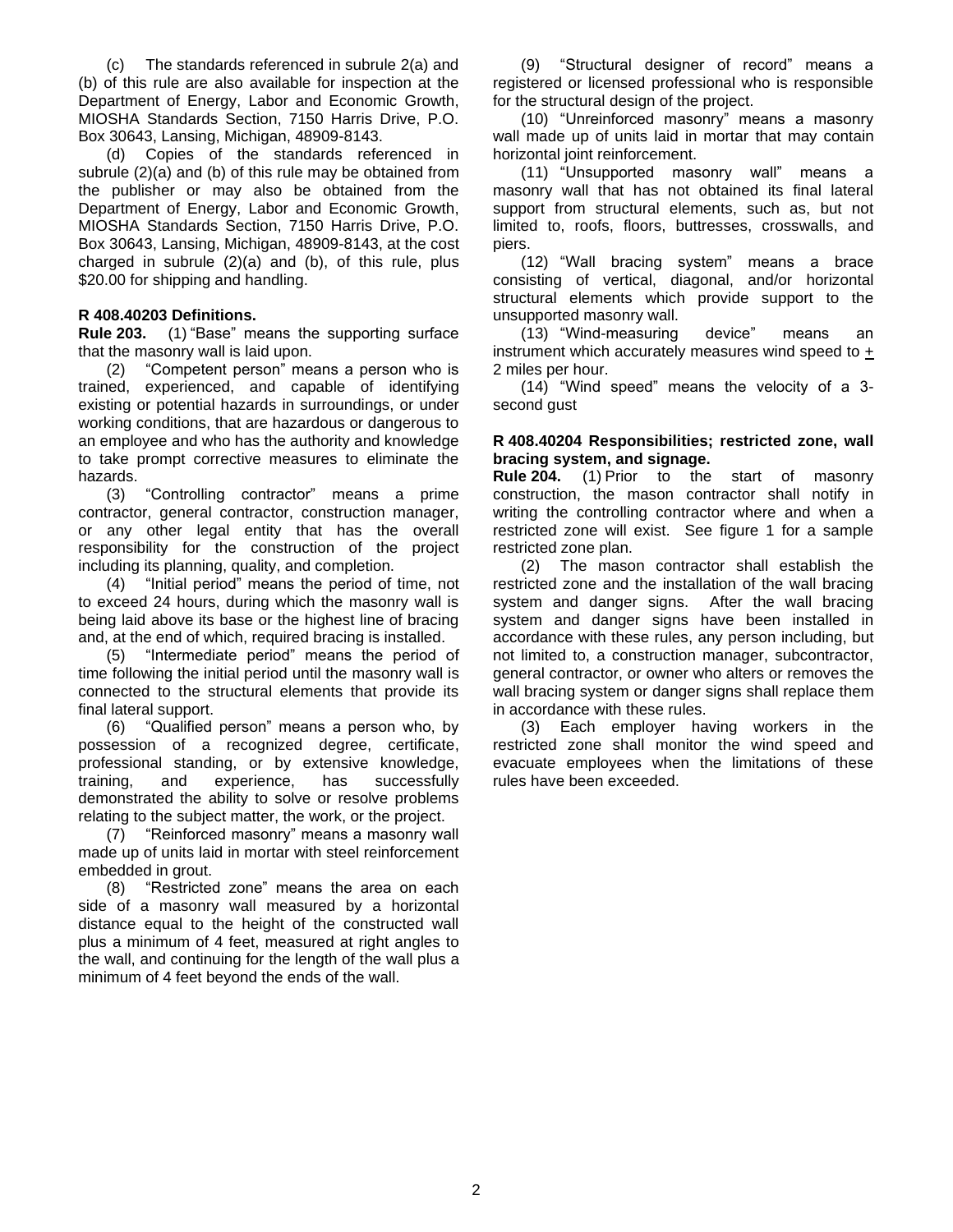## **FIGURE 1 RESTRICTED ZONE**



# <span id="page-2-0"></span>**R 408.40205 Training requirements.**

**Rule 205.** (1) This rule supplements and clarifies construction safety standard part 1 general rules, R 408.40114(2), as it relates to the hazards of masonry walls under construction exposed to wind.

(2) An employer shall provide training by a qualified person to each competent person or employee who is involved in installing, altering, repairing, maintaining, or inspecting the wall bracing system and restricted zone. The training shall enable an employee to recognize hazards associated with the work and shall include all of the following topics, as applicable:

(a) The nature of hazards involving masonry walls under construction.

(b) Instruction in the general use and maintenance of wall bracing systems, signage, and restricted zone requirements as prescribed in these rules.

(c) Identifying unsupported masonry walls requiring bracing.

(d) The procedures for installing, altering, repairing, inspecting, and maintaining the wall bracing system being used.

(e) Proper installation and maintenance of a restricted zone and signage.

(f) Procedures for monitoring wind speeds.

(g) Procedures for vacating the restricted zone during windy conditions.

(h) Inspecting the worksite for overhead and underground utilities and other hazards.

(i) Inspecting the worksite for excavations in the restricted zones.

(j) Any other pertinent requirements.

(3) An employer shall provide training by a qualified person to any employee who enters a restricted zone of a masonry wall under construction. The training shall enable an employee to recognize and understand all of the following:

(a) The nature of hazards involving masonry walls under construction.

(b) Instruction in the general use and maintenance of wall bracing systems, signage, and restricted zone requirements as prescribed in these rules.

(c) Procedures for monitoring wind speeds.

(d) Procedures for vacating the restricted zone during windy conditions.

(e) The nature of hazards involving electrical lines within the restricted zone.

(f) The nature of hazards involving excavating within the restricted zone.

(g) Any other pertinent requirements.

(4) Additional training is required in each of the following situations:

(a) When changes at the worksite present a hazard about which an employee has not been previously trained.

(b) When changes in the types of wall bracing systems present a hazard for which an employee has not been previously trained.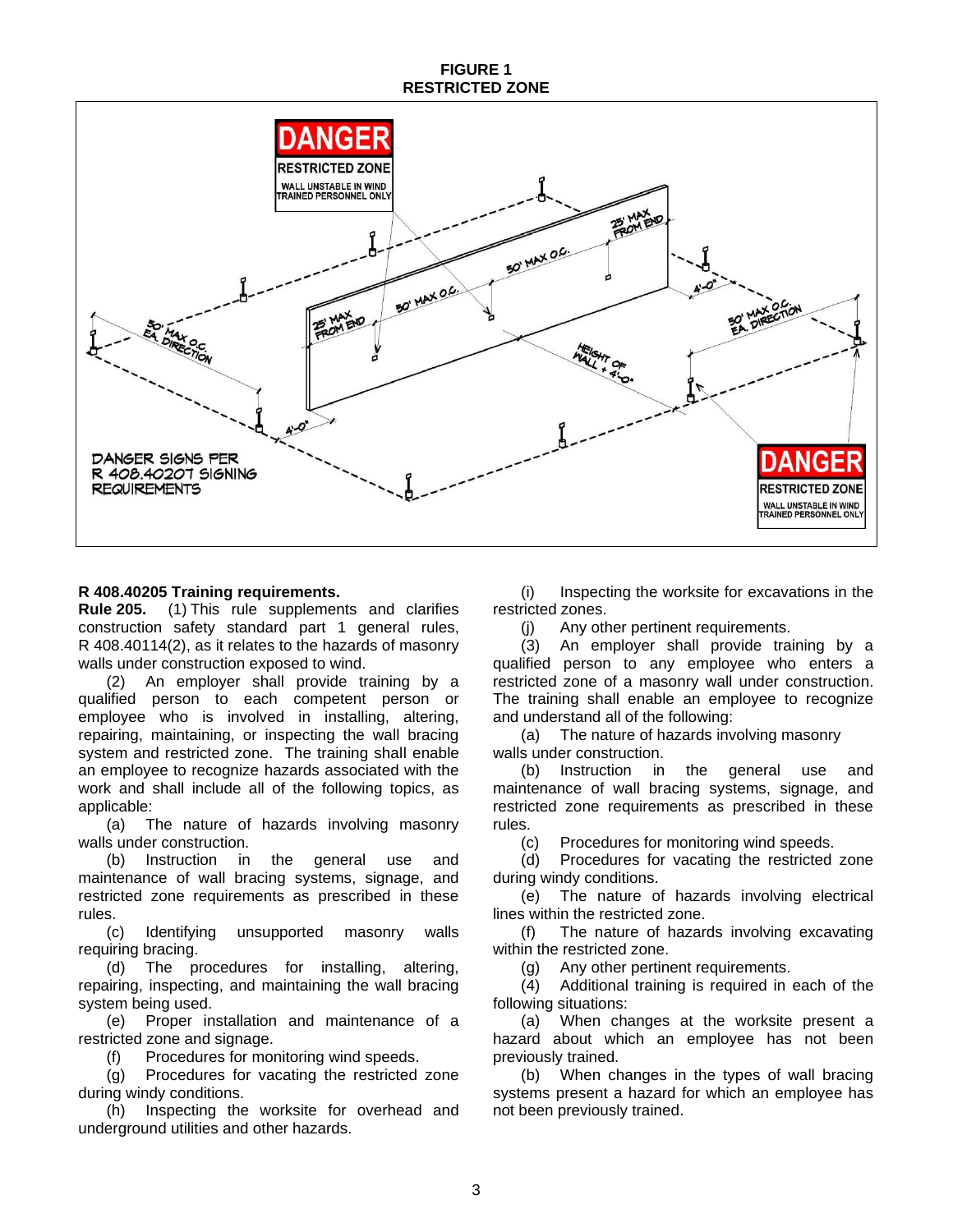(5) The employer shall verify compliance with this rule by preparing a written certification record. The written certification record shall contain the name or other identity of the employee trained, the date or dates of the training, and the signature of the person who conducted the training or the signature of the employer. If the employer relies on training conducted by another employer or completed prior to the effective date of this rule, the certification record shall indicate the date the employer determined the prior training was adequate rather than the date of actual training. The latest training certification shall be maintained and available during the workshift.

#### <span id="page-3-0"></span>**R 408.40206 Restricted zone requirements.**

**Rule 206.** (1) For walls greater than 8 feet in height, a restricted zone shall be established prior to the start of the construction of the wall. The restricted zone shall meet all of the following requirements (see figure 1):

(a) Be equal to the height of the constructed wall plus a minimum of 4 feet and run the entire length of the wall plus a minimum of 4 feet beyond the ends of the wall.

(b) Be established on both sides and ends of the wall.

(c) Be limited to entry by employees trained in accordance with R 408.40205.

(d) Remain in place until the wall has obtained its final lateral support.

(e) Be delineated by signing in accordance with R 408.40207.

(2) When a restricted zone extends onto or across roadways or other adjacent areas, protection shall be provided as prescribed in construction safety standard part 22 signals, signs, tags, and barricades, R 408.42223 traffic control, or by other methods.

(3) If restricted zones cannot be installed or maintained as prescribed by these rules, alternative protective methods shall be provided. Drawings/plans or calculations shall be prepared by a qualified person and available at the jobsite.

(4) For multi-story structures the restricted zone shall be determined by a qualified person.

#### <span id="page-3-1"></span>**R 408.40207 Signing requirements.**

**Rule 207**. (1) Each unsupported masonry wall that is more than 8 feet in height shall be posted with a danger sign on each end and each side at intervals of not more than 50 feet as shown in figure 1.

(2) The restricted zone shall be delineated by signs at each corner and spaced at intervals of not more than 50 feet along the perimeter.

(3) The danger signs shall be maintained in readily visible, unobstructed locations and in a legible condition until the masonry wall has obtained its final lateral support.

(4) A danger sign shall comply with construction safety standard part 22 signals, signs, tags, and barricades, R 408.42201 to R 408.42243, and state:

#### **RESTRICTED ZONE WALL UNSTABLE IN WIND TRAINED PERSONNEL ONLY**

(5) An illustration of a danger sign which complies with subrule (4) of this rule is shown in figure 2.

(6) All signs must be removed after the walls have obtained their final lateral support.

**FIGURE 2 DANGER SIGN**

<span id="page-3-2"></span>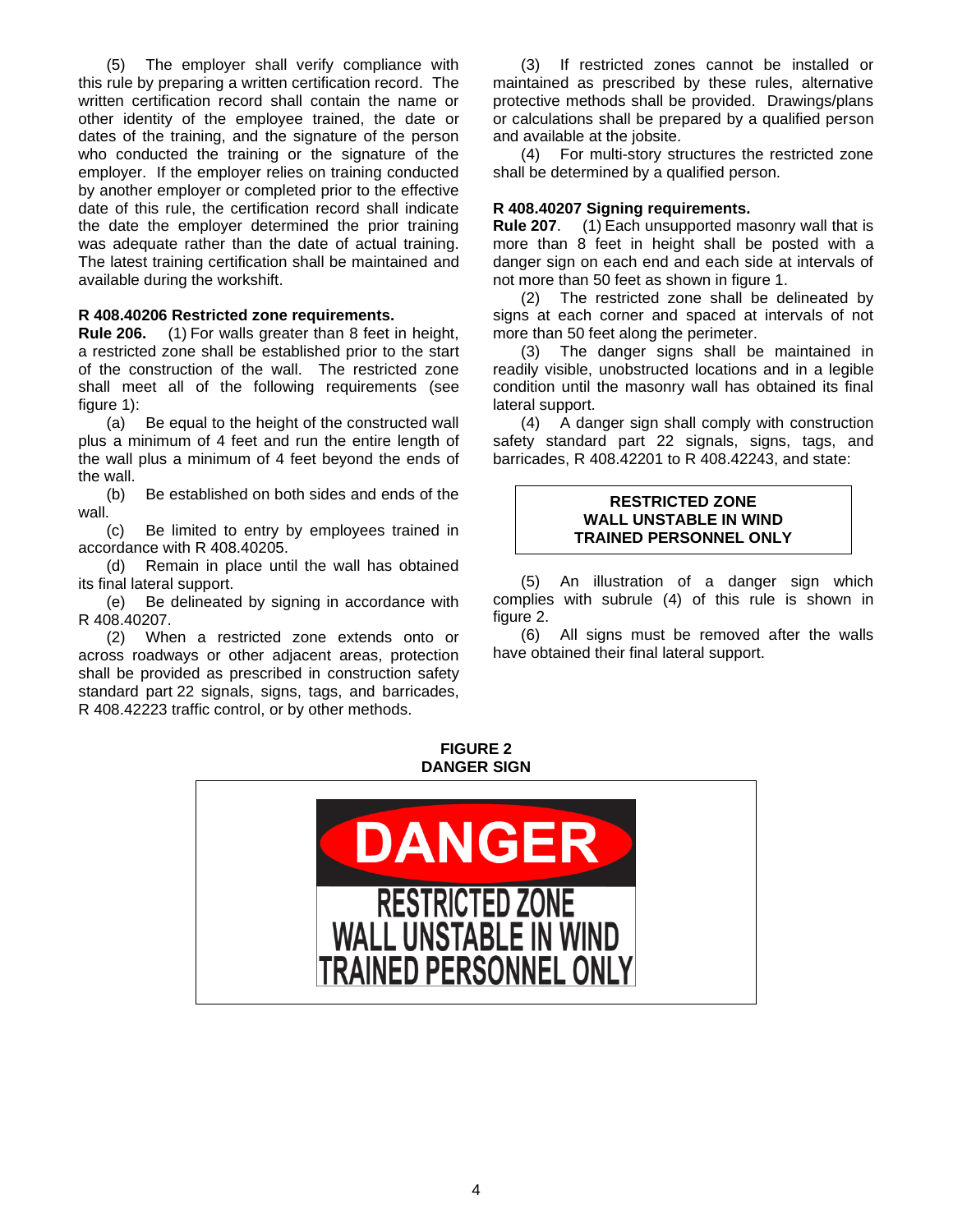#### **R 408.40208 Wind speed; determination by competent person.**

**Rule 208.** Wind speeds shall be determined by a competent person in the vicinity of the masonry wall exposed to wind and shall be monitored during the initial and intermediate periods. A wind-measuring device shall be used to determine wind speeds.

### <span id="page-4-0"></span>**R 408.40209 Initial period requirements.**

**Rule 209.** (1) Unbraced masonry walls shall not exceed the maximum height as shown in table 1 during the initial period.

(2) No one shall be within the restricted zone of a masonry wall subjected to winds exceeding 20 miles per hour during the initial period.

(3) At the end of the initial period, the wall shall be braced on both sides if it exceeds the unbraced wall heights as shown in table 2.

# <span id="page-4-1"></span>**R 408.40210 Intermediate period requirements.**

**Rule 210.** (1) When the height of an unbraced masonry wall exceeds the maximum height as shown in table 2 during the intermediate period, the masonry wall shall be braced on both sides.

(2) No one shall be within the restricted zone of a masonry wall subjected to winds exceeding 35 miles per hour during the intermediate period.

(3) When bracing cannot be installed because of work operations, no one shall be permitted within the restricted zone when the wind is more than 20 miles per hour during the intermediate period as shown in table 3.

### **TABLE 1 INITIAL PERIOD (LESS THAN 24 HOURS) Maximum Unbraced Height of Unreinforced Masonry Above its Base or Highest Line of Bracing for Resisting 20 mph Wind**

|                                    | <b>Unit Weight of Masonry</b>                 |                                                             |                                            |  |
|------------------------------------|-----------------------------------------------|-------------------------------------------------------------|--------------------------------------------|--|
| <b>Nominal</b><br><b>Thickness</b> | Light Weight <sup>(1)</sup><br>$( < 105$ pcf) | Medium Weight <sup>(2)</sup><br>$(105 to < 125~\text{pcf})$ | Normal Weight <sup>(3)</sup><br>(>125 pcf) |  |
|                                    | <b>Maximum Height</b>                         | <b>Maximum Height</b>                                       | <b>Maximum Height</b>                      |  |
| 4"                                 | $8' - 0''$                                    | $8' - 0''$                                                  | $8' - 0''$                                 |  |
| 6"                                 | $8' - 0''$                                    | $8' - 0''$                                                  | $8' - 0''$                                 |  |
| 8"                                 | $9' - 4"$                                     | $10' - 0"$                                                  | $12 - 0$ "                                 |  |
| 10"                                | $13' - 4"$                                    | $14 - 8"$                                                   | $17' - 4"$                                 |  |
| 12"                                | $18 - 0$ "                                    | $20' - 0''$                                                 | $24 - 0$ "                                 |  |

#### **TABLE 2(5) INTERMEDIATE PERIOD (GREATER THAN 24 HOURS) Maximum Unbraced Height of Unreinforced Masonry Above its Base or Highest Line of Bracing for Resisting 35 mph Wind**

|                                        | Unit Weight of Masonry                        |                                                    |                                                |                                  |  |
|----------------------------------------|-----------------------------------------------|----------------------------------------------------|------------------------------------------------|----------------------------------|--|
| <b>Nominal</b><br><b>Thicknes</b><br>s | Light Weight <sup>(1)</sup><br>$( < 105$ pcf) | Medium Weight <sup>(2)</sup><br>(105 to < 125 pcf) | Normal Weight <sup>(3)</sup><br>$( > 125$ pcf) | <b>Unbonded</b><br>Masonry $(4)$ |  |
|                                        | <b>Maximum Height</b>                         | <b>Maximum Height</b>                              | <b>Maximum Height</b>                          | <b>Maximum Height</b>            |  |
| 4"                                     | $8' - 0''$                                    | $8' - 0''$                                         | $8' - 0''$                                     | $8' - 0''$                       |  |
| 6"                                     | $8' - 0''$                                    | $8' - 0''$                                         | $8' - 0''$                                     | $8' - 0''$                       |  |
| 8"                                     | $8' - 0''$                                    | $8' - 0''$                                         | $8' - 0''$                                     | $8' - 0''$                       |  |
| 10"                                    | $8' - 0''$                                    | $8' - 0''$                                         | $8' - 8"$                                      | $8' - 0''$                       |  |
| 12"                                    | $9' - 4"$                                     | $10' - 0"$                                         | $10' - 8"$                                     | $8' - 0''$                       |  |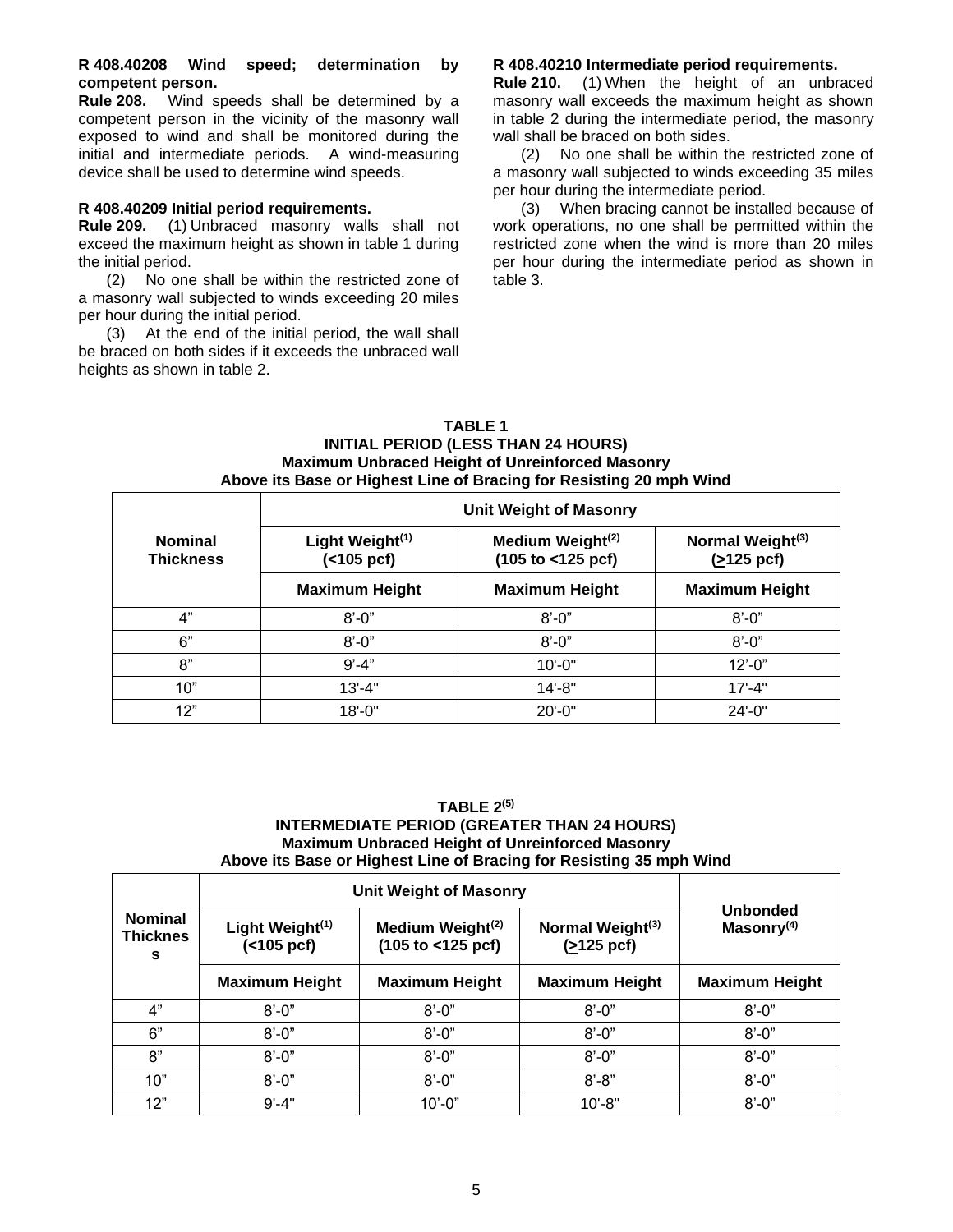### **TABLE 3(5) INTERMEDIATE PERIOD (GREATER THAN 24 HOURS) Maximum Unbraced Height of Unreinforced Masonry Above its Base or Highest Line of Bracing for Resisting 20 mph Wind**

|                                        | <b>Unit Weight of Masonry</b>             | <b>Unbonded</b>                                   |                                                      |                       |  |
|----------------------------------------|-------------------------------------------|---------------------------------------------------|------------------------------------------------------|-----------------------|--|
| <b>Nominal</b><br><b>Thicknes</b><br>s | Light Weight <sup>(1)</sup><br>(<105 pcf) | Medium Weight <sup>(2)</sup><br>(105 to <125 pcf) | Normal Weight <sup>(3)</sup><br>$(2125 \text{ pcf})$ | Masonry $(4)$         |  |
|                                        | <b>Maximum Height</b>                     | <b>Maximum Height</b>                             | <b>Maximum Height</b>                                | <b>Maximum Height</b> |  |
| 4"                                     | $8' - 0''$                                | $8' - 0''$                                        | $8' - 0''$                                           | $8' - 0''$            |  |
| 6"                                     | $9' - 4"$                                 | $10' - 0''$                                       | $10' - 8"$                                           | $8' - 0''$            |  |
| 8"                                     | $14' - 8"$                                | $15' - 4"$                                        | $16' - 8"$                                           | $9' - 4"$             |  |
| 10"                                    | $18 - 8"$                                 | $20' - 0''$                                       | $22 - 0$ "                                           | $13' - 4"$            |  |
| 12"                                    | $23' - 4"$                                | $25' - 4"$                                        | $28' - 0$ "                                          | $18 - 0$ "            |  |

**(1)** Light Weight Units at 95 pounds per cubic foot (pcf) unit weight.

**(2)** Medium Weight Units at 105 pounds per cubic foot (pcf) unit weight.

**(3)** Normal Weight Units at 125 pounds per cubic foot (pcf) unit weight.

**(4)** Flashing or other

**(5)** Tables 2 and 3 are based on Type N masonry cement mortar.

# <span id="page-5-0"></span>**R 408.40211 Wall bracing design.**

**Rule 211.** (1) A wall bracing system shall be designed by a qualified person and capable of providing stability to the wall for a wind speed of 40 miles per hour.

(2) A wall bracing system shall be installed in accordance with 1 of the following:

(a) A triangle wall bracing system as prescribed in R 408.40212.

(b) A bracing plan that is designed using acceptable engineering practices and the engineering content of the mason contractors association of America, standard practice for bracing masonry walls under construction, chapters 5 and 6 and their commentaries, July 2001 Edition, adopted by reference in R 408.40202. Wall bracing erection drawings/plans or calculations and specifications shall be available at the jobsite. Bracing schemes for walls matching examples specifically outlined in the mason contractors association of America, masonry wallbracing design handbook, March 2003 Edition, adopted by reference in R 408.40202, satisfy these requirements.

# <span id="page-5-1"></span>**R 408.40212 Triangle wall bracing system.**

**Rule 212.** (1) A triangle wall bracing system shall consist of all of the following elements assembled as shown in figure 3:

(a) Scaffold grade lumber that is suitable for planking.

- (i) A 16-foot, 2-inch by 10-inch vertical brace.
- (ii) A 16-foot, 2-inch by 10-inch diagonal brace.
- (iii) A 16-foot, 2-inch by 10-inch horizontal brace.
- (b) Two nominal 2 x 4 wood stiffeners.
- (c) Top wall anchor.
- (d) Base of wall or footing anchor.
- (e) Bearing block.
- (f) Cleats.

(2) The angle of intersection of the diagonal brace and the horizontal brace shall be between 35 and 45 degrees. The diagonal brace shall not intersect the vertical brace below the midpoint height of the masonry wall.

(3) The triangle wall bracing system shall be aligned on both sides of the wall when installed.

(4) The maximum horizontal spacing for a triangle wall bracing system shall not exceed the values as shown in table 4 for the corresponding maximum wall heights and as illustrated in figure 4.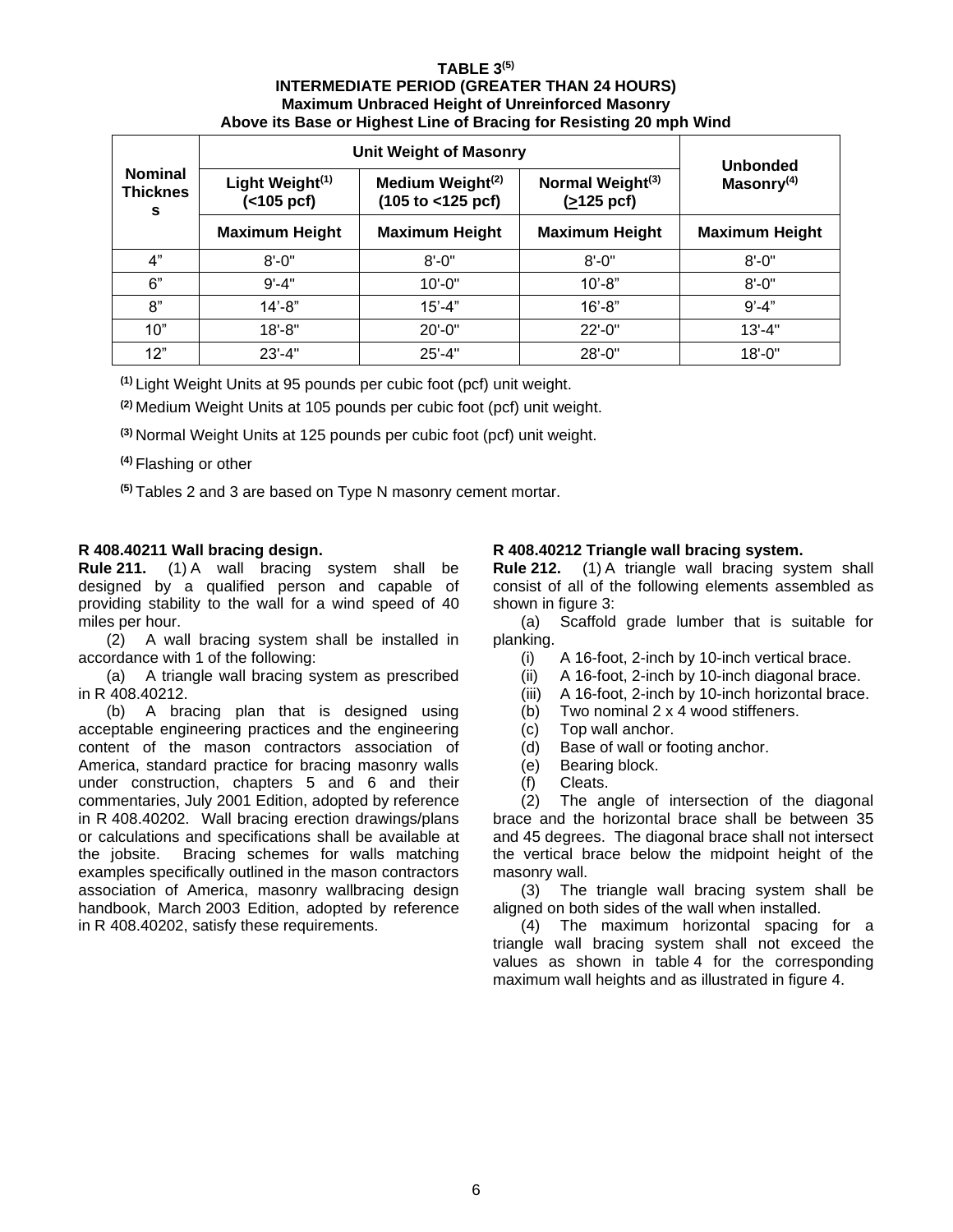**FIGURE 3 TYPICAL TRIANGLE WALL BRACING SYSTEM**

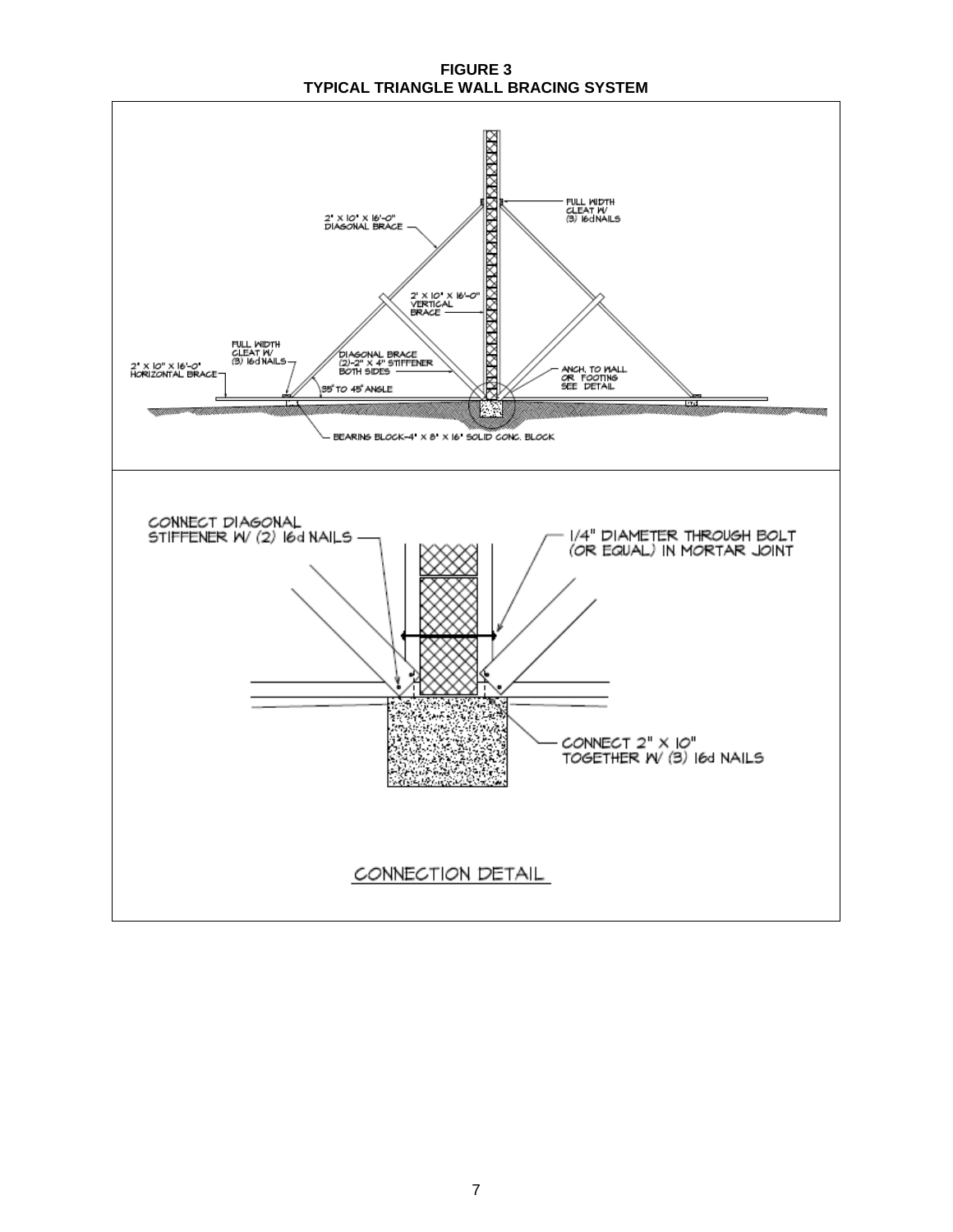## **TABLE 4 (1) INTERMEDIATE PERIOD (GREATER THAN 24 HOURS) Maximum Horizontal Spacing for the Triangle Wall Bracing System for Resisting 40 mph Wind**

| <b>Nominal Thickness</b> | <b>Maximum Horizontal</b><br><b>Spacing</b> | <b>Maximum Wall Height</b> | <b>Maximum Panel</b><br>Width $(2)(3)$ |
|--------------------------|---------------------------------------------|----------------------------|----------------------------------------|
| " ו                      | $9' - 1"$                                   | 16'                        | $16' - 0''$                            |
| 6"                       | $13' - 6"$                                  | 16'                        | $24 - 0"$                              |
| 8"                       | $17' - 11"$                                 | 16'                        | $32 - 0$ "                             |
| 10"                      | 20'-10"                                     | 16'                        | $38 - 0$ "                             |
| 12"                      | $23' - 6''$                                 | 16'                        | 42'-8"                                 |

**(1)** Table 4 is based on Type N masonry cement mortar.

**(2)** Actual width of panel may not exceed design spacing of control joints or design panel widths.

Consult approved permit drawings for specified control joint locations or maximum spacing.

**(3)** Panels shall not include control joints within width of panel.

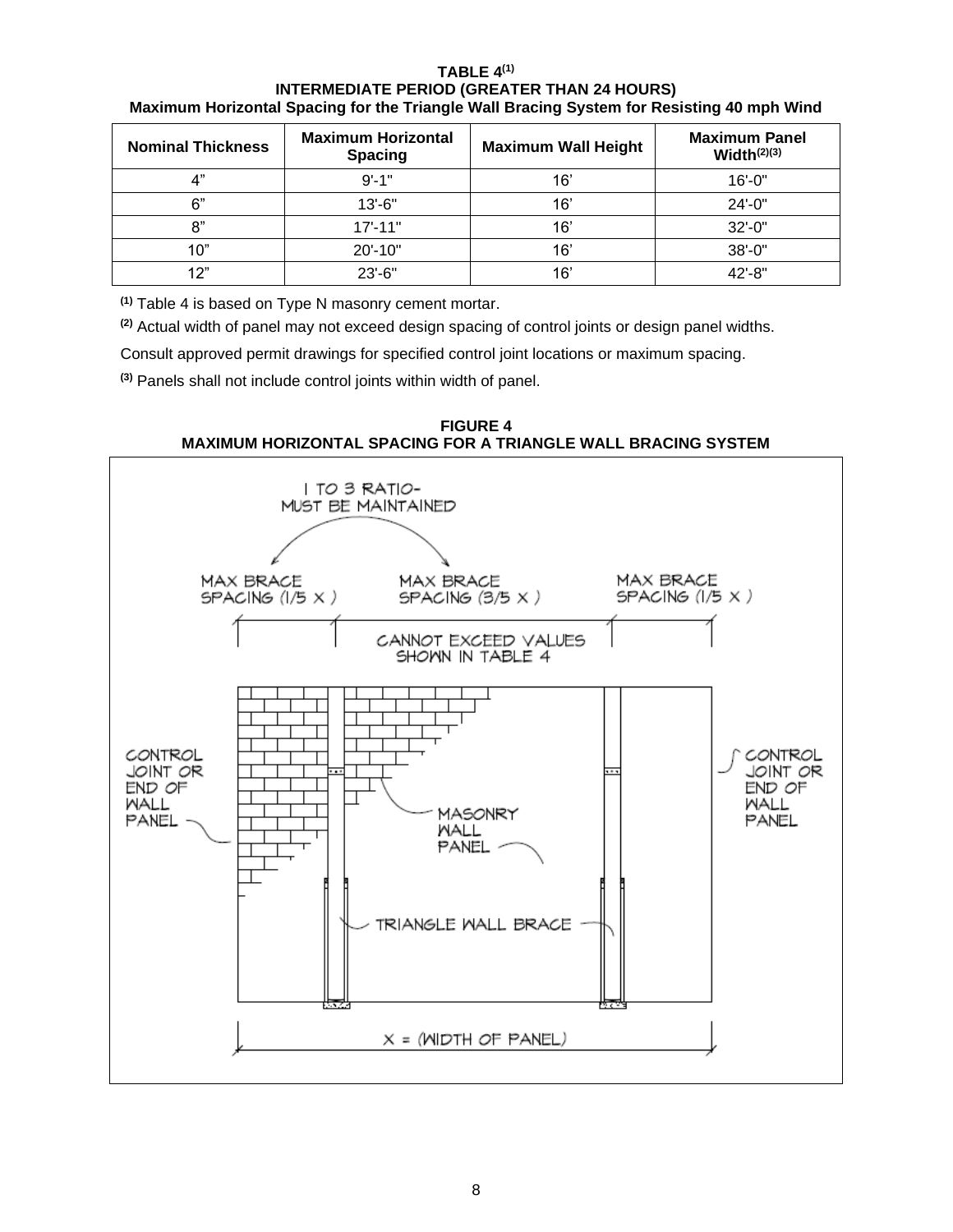## <span id="page-8-0"></span>**R 408.40213 Inspections.**

**Rule 213.** An unsupported masonry wall, including the wall bracing system, shall be inspected for visible defects by a competent person at the beginning of each shift and after any occurrence that could affect the structural integrity of the wall bracing system or the wall.

(a) Any bracing element that is damaged or weakened from any cause shall be immediately repaired or replaced. A competent person shall supervise the repairs.

(b) Any bracing element that is repaired shall have at least the original designed strength for the wall brace system.

(c) If any movement of the wall or physical damage to the wall occurs, the project structural designer of record shall be notified. Repairs to the wall shall be designed by a structural engineer and shall not be done without the approval of the project structural designer of record.

(d) Only those persons repairing the wall or wall bracing system may work within the restricted zone until repairs have been made.